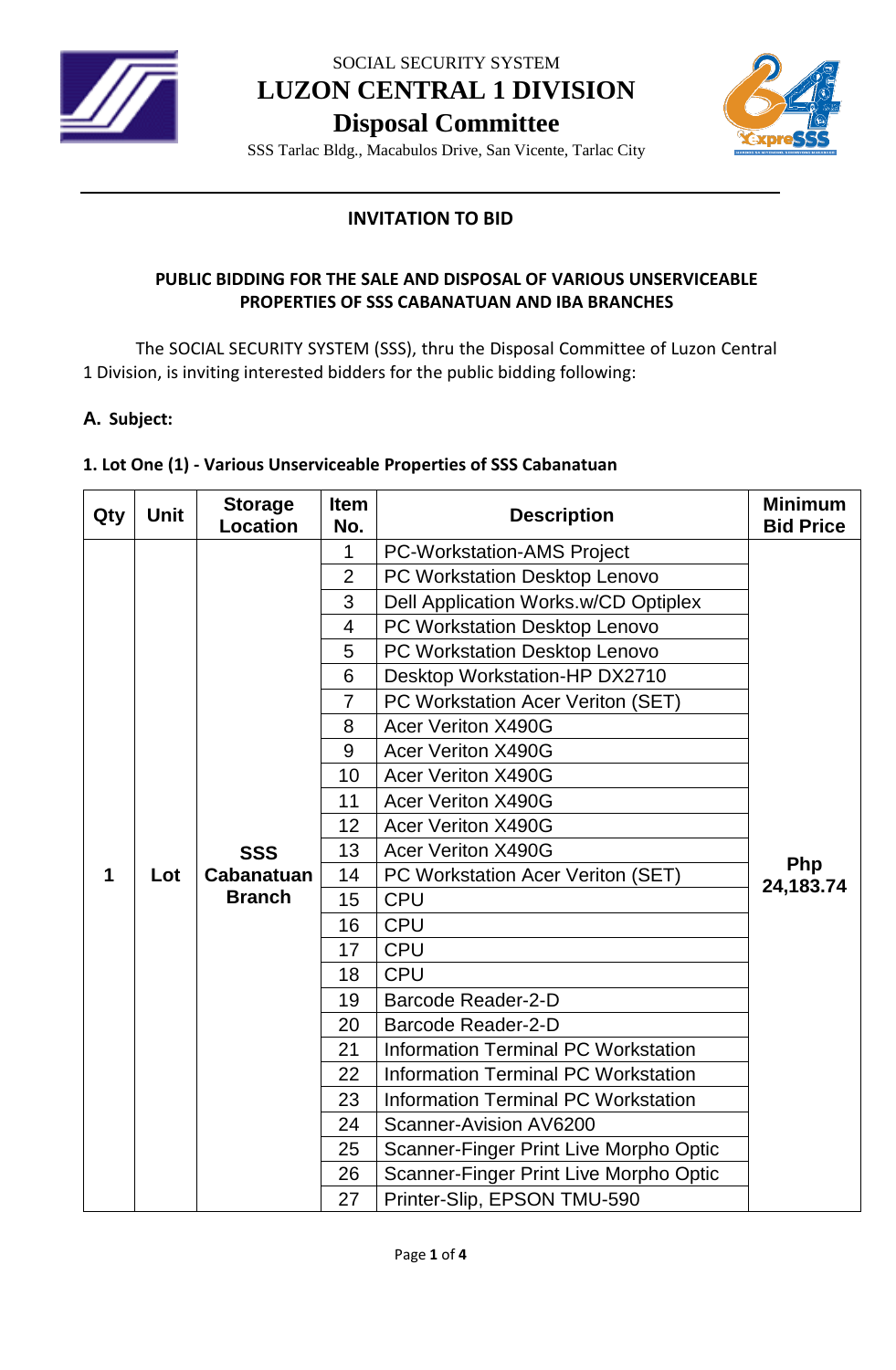| Qty | <b>Unit</b> | <b>Storage</b><br><b>Location</b> | <b>Item</b><br>No. | <b>Description</b>                      | <b>Minimum</b><br><b>Bid Price</b> |
|-----|-------------|-----------------------------------|--------------------|-----------------------------------------|------------------------------------|
|     |             |                                   | 28                 | Printer-Slip, EPSON TMU-590             |                                    |
|     |             |                                   | 29                 | Printer-Slip, EPSON TMU-590             |                                    |
|     |             |                                   | 30                 | Netbook-ASUS                            |                                    |
|     |             |                                   | 31                 | Netbook-ASUS                            |                                    |
|     |             |                                   | 32                 | Netbook-ASUS                            |                                    |
|     |             |                                   | 33                 | Netbook-ASUS                            |                                    |
|     |             |                                   | 34                 | Netbook-ASUS                            |                                    |
|     |             |                                   | 35 <sub>2</sub>    | NETBOOK-ASUS                            |                                    |
|     |             |                                   | 36                 | Laptop HP Probook                       |                                    |
|     |             |                                   | 37                 | Laptop HP Probook                       |                                    |
|     |             |                                   | 38                 | Mini Laptop-Lenovo IdeaPad S10-2        |                                    |
|     |             |                                   | 39                 | UPS, Supply and Installation            |                                    |
|     |             |                                   | 40                 | UPS, Gamatronics 8.0KVA 220VAC          |                                    |
|     |             |                                   | 41                 | UPS,-15KVA, 3PHASE,<br><b>KEMAPOWER</b> |                                    |
|     |             |                                   | 42                 | Aircon-3TR Carrier                      |                                    |
|     |             |                                   | 43                 | Aircon-3 Toner                          |                                    |
|     |             |                                   | 44                 | <b>Aircon-Carrier 3TR</b>               |                                    |
|     |             |                                   | 45                 | Aircon-3TR Carrier                      |                                    |
|     |             |                                   | 46                 | Aircon-3TR Carrier                      |                                    |
|     |             |                                   | 47                 | Aircon-3TR Carrier                      |                                    |
|     |             |                                   | 48                 | Aircon-3TR Carrier                      |                                    |
|     |             |                                   | 49                 | Aircon-3TR Carrier                      |                                    |

#### **Continuation…**

#### **2. Lot Two (2) Wreckage of Service Vehicle of SSS Iba - 2006 Mitsubishi Adventure 2.5 DSL**

| Qty | Unit                                               | Storage<br>Location | Item<br>No.                                                           | <b>Description</b> | Minimum Bid<br>Price |
|-----|----------------------------------------------------|---------------------|-----------------------------------------------------------------------|--------------------|----------------------|
|     | <b>SSS San</b><br>Pampanga<br>Lot<br><b>Branch</b> |                     | <b>Wreckage of SSS Service</b><br>Vehicle (2006 Mitsubishi 2.5<br>DSL | Php 14,493.54      |                      |

- **B. Condition***: "As is, Where is"* Basis.
- **C. Location and Site of Inspection:** Unserviceable properties can be inspected at SSS Cabanatuan and Pampanga Branches of February 21-22, 2021, from 8:00AM to 5:00PM. Below are the addresses and contact persons of Cabanatuan and Pampanga Branches;
	- **1. SSS Cabanatuan Branch – NE Pacific Shopping Center, Km. 111 Maharlika Hiway, Brgy. Hermogenes C. Concepcion, Cabanatuan City Contact Person: MS. OLIVIA QUEENIE R. PADILLA, CEO I Admin. Section SSS Cabanatuan Branch** Tel No. (044) 463-0691

Email address: [cabanatuan@sss.gov.ph](mailto:cabanatuan@sss.gov.ph)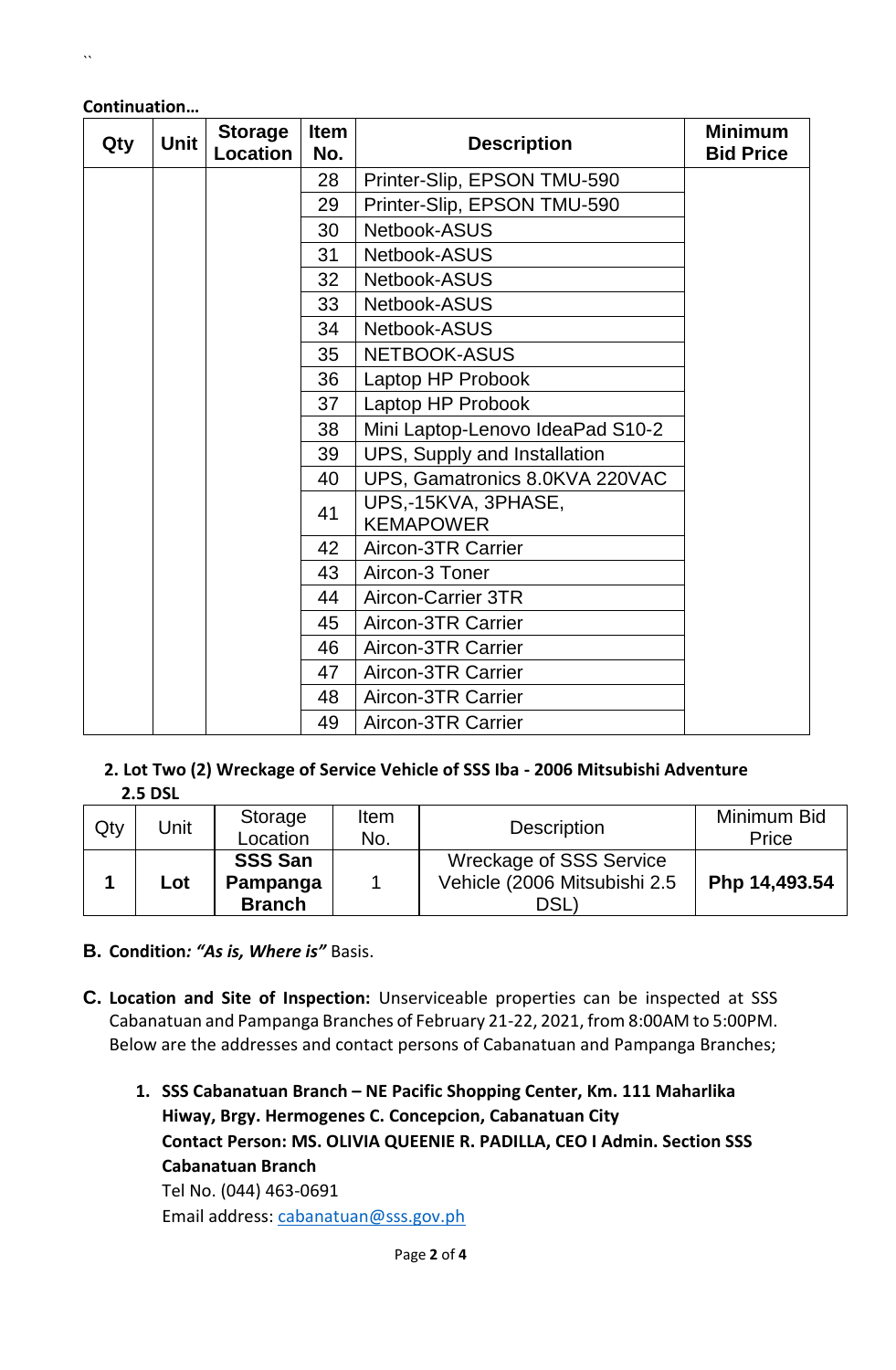**2. SSS Pampanga Branch – Government Center, Brgy. Maimpis, City of San Fernando Pampanga Contact Person: Arch. ROLLY P. GONZALES, Building Administrator or MR. ANTONIO M. PUJANTE, Courier, SSS Pampanga Branch** Tel No. (045) 861-3175 Email address: [pampanga@sss.gov.ph](mailto:pampanga@sss.gov.ph)

## **D. Schedule of Activities:**

 $\ddot{\phantom{a}}$ 

| <b>Activities</b>                                                                                                       | Date                     | <b>Venue</b>                                      | <b>Time</b>                           |
|-------------------------------------------------------------------------------------------------------------------------|--------------------------|---------------------------------------------------|---------------------------------------|
| Posting of the<br>Invitation to Bid to the<br>official SSS Website, all<br>LC1 Branches and other<br>conspicuous places | February 11 to 20, 2022  | N/A                                               | N/A                                   |
| <b>Pre-Bid Conference</b>                                                                                               | <b>February 23, 2022</b> | To be conducted<br>online thru MS<br><b>Teams</b> | 10:00 AM to 11:00<br>AM thru MS Teams |
| <b>Submission of Bids</b>                                                                                               | <b>February 28, 2022</b> | Cabanatuan<br><b>Branch</b>                       | 8:00 AM to 12:00<br>Noon              |
| Opening of Bids                                                                                                         | <b>February 28, 2022</b> | Cabanatuan<br><b>Branch</b>                       | 1:30 PM to 5:00PM                     |

# **E. Eligibility of Bidders:** The public bidding is open to everyone except SSS employees.

| <b>BIDDERS</b>      | <b>INDIVIDUAL</b>                                                                                                                                                                                                                               | <b>SOLE</b><br><b>PROPRIETORSHIP</b>                                                                            | <b>PARTNERSHIP</b>         | <b>CORPORATION</b>           |  |  |
|---------------------|-------------------------------------------------------------------------------------------------------------------------------------------------------------------------------------------------------------------------------------------------|-----------------------------------------------------------------------------------------------------------------|----------------------------|------------------------------|--|--|
|                     | Latest<br>1<br>Income<br>Tax Return*                                                                                                                                                                                                            | <b>DTI Certification</b>                                                                                        | Articles of<br>Partnership | Articles of<br>Incorporation |  |  |
| <b>REQUIREMENTS</b> | 2. Certificate of<br><b>Employment with</b><br>Compensation or<br>Bank Certificate*                                                                                                                                                             | 1. 2022 Business Permit Licensing Office Certification/<br>Mayor's Permit<br>2. Valid Tax Clearance Certificate |                            |                              |  |  |
|                     | Two (2) valid government-issued identification cards with photo and<br>signature (SSS/GSIS UMID Card, Postal ID, Driver's License, Philhealth ID,<br>Pag-Ibig ID, Voter's ID, Passport, PRC ID, Firearm Registration Card, Senior<br>Citizen ID |                                                                                                                 |                            |                              |  |  |

## *\*Any of the two*

*Notes: If submitting photocopy of documents, bring original copies during Opening of Bids for authentication purposes. The bidder shall affix their signature to all documents submitted.*